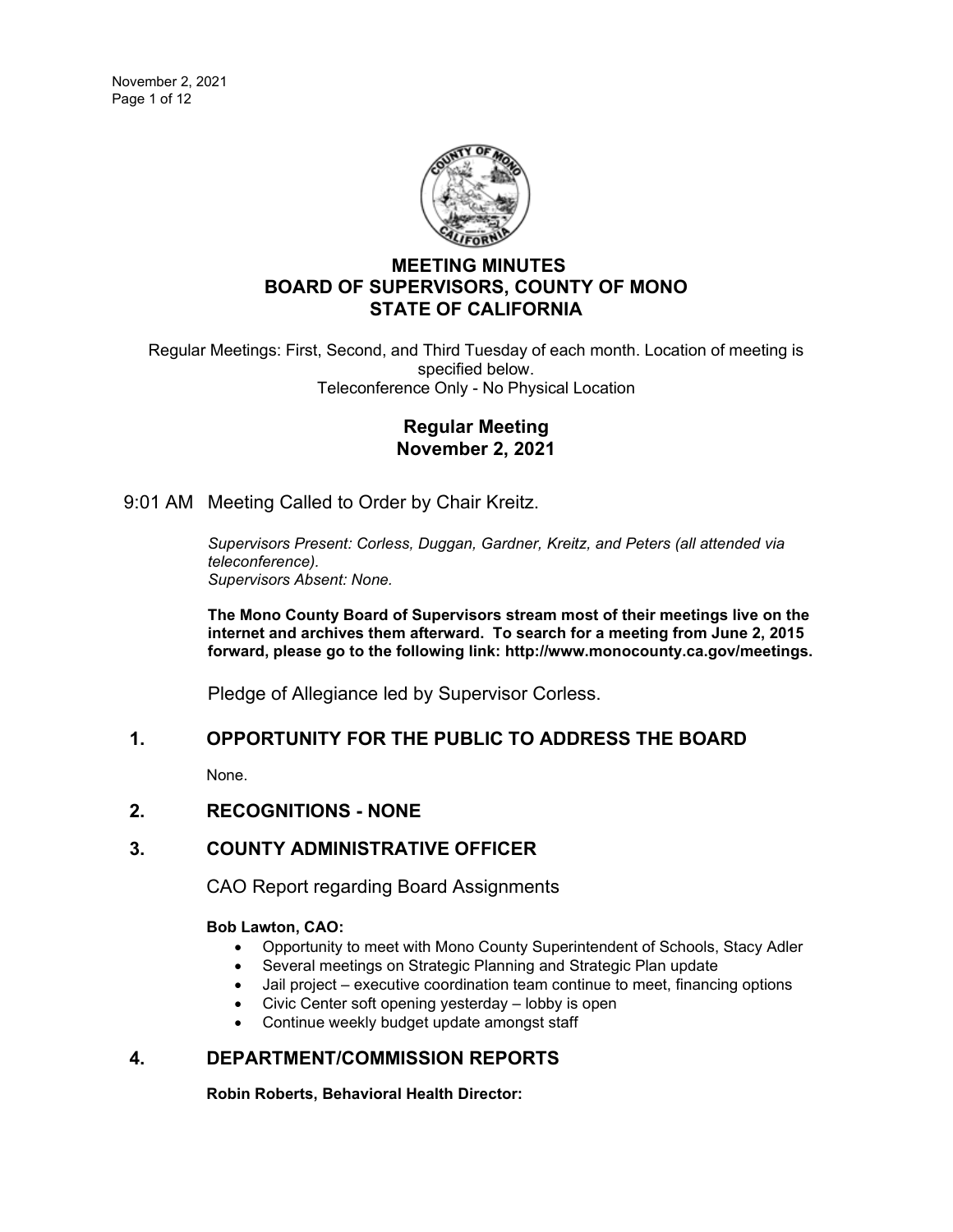• Acknowledged deaths in Bishop and what the department is doing to help deal with the tragedy

### **Justin Nalder, Solid Waste Superintendent:**

- Working with CalTrans on sponsored event in Antelope Valley free dump day at Walker transfer station on November 13
- California Department of Fish and Wildlife reached out regarding Hot Creek Hatchery bacteria outbreak and need for disposal

### **Kathy Peterson, Social Services Director:**

- Hired Victoria Mora to replace Rick Williams in providing Senior Services in the Tri Valley
- Introduced Kyla Closson, new Staff Services Manager

#### **Wendy Sugimura, Community Development Director:**

- Very busy building season total permits up 140%, single family residential units up 175%
- Acknowledged building staff team Tom Perry, Jim Shoffner, Jason Davenport, Michael Jones
- Planning time being spent on bigger projects
- Reviewed Department and Planning Commission approvals
- Introduced Deanna Tuetken, new Administrative Services Specialist

## **5. CONSENT AGENDA**

(All matters on the consent agenda are to be approved on one motion unless a board member requests separate action on a specific item.)

## **A. [Board Minutes](https://agenda.mono.ca.gov/AgendaWeb/CoverSheet.aspx?ItemID=13696&MeetingID=806)**

Departments: Clerk of the Board

Approval of the Board Minutes from the Regular Meetings in September 2021.

## **Action:**

1) Approve the Board Minutes from the Regular Meeting on September 14, 2021.

2) Approve the Board Minutes from the Regular Meeting on September 21, 2021.

**Corless motion. Peters seconded. Vote: 5 yes, 0 no M21-229**

# **B. [Monthly Treasury Transaction Report](https://agenda.mono.ca.gov/AgendaWeb/CoverSheet.aspx?ItemID=13701&MeetingID=806)**

Departments: Finance

Treasury Transaction Report for the month ending 9/30/2021.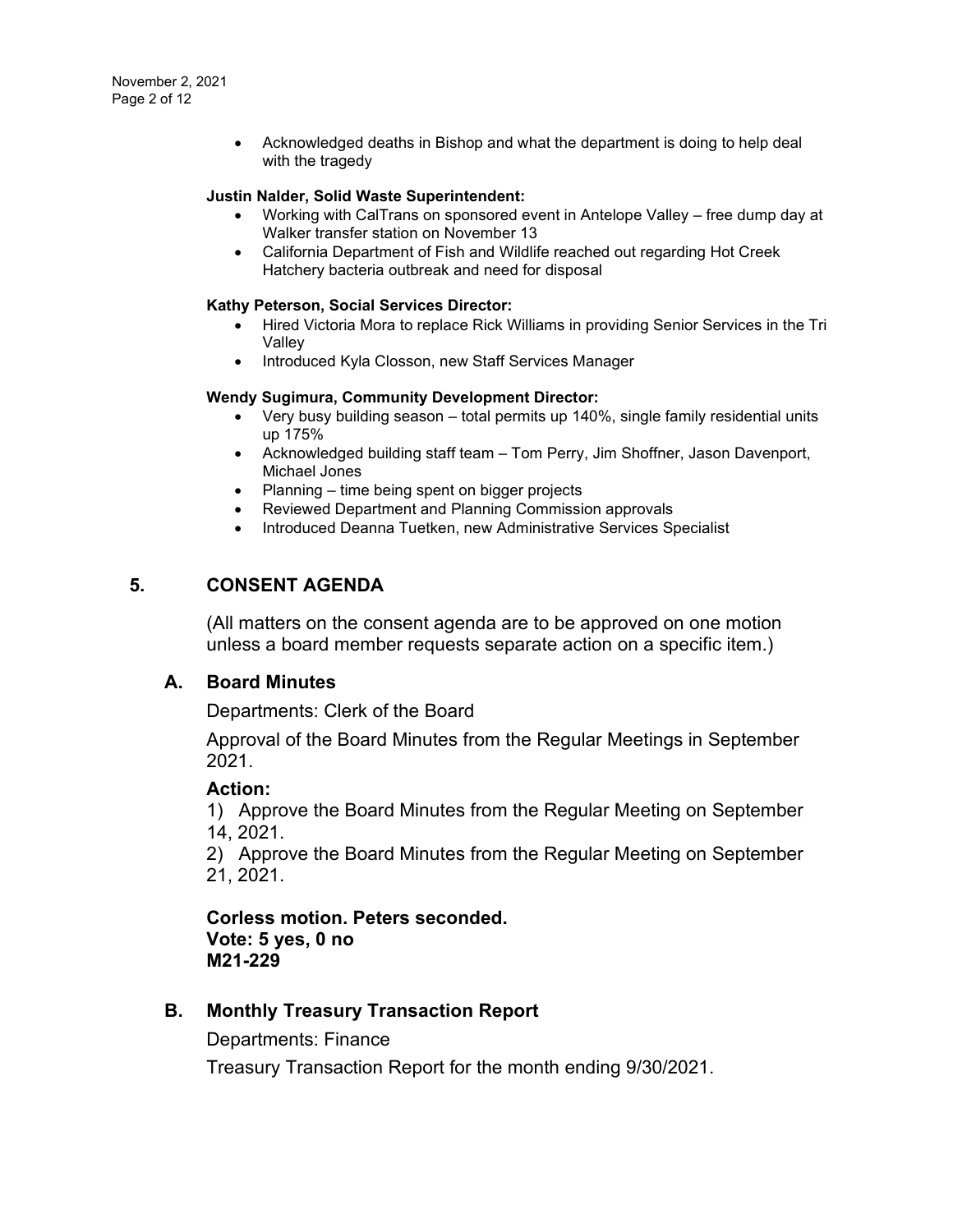**Action:** Approve the Treasury Transaction Report for the month ending 9/30/2021.

**Corless motion. Peters seconded. Vote: 5 yes, 0 no M21-230**

# **C. [Quarterly Investment Report](https://agenda.mono.ca.gov/AgendaWeb/CoverSheet.aspx?ItemID=13702&MeetingID=806)**

Departments: Finance

Investment Report for the Quarter ending 9/30/2021.

**Action:** Approve the Investment Report for the Quarter ending 9/30/2021.

**Duggan motion. Gardner seconded. Vote: 5 yes, 0 no M21-231**

**Janet Dutcher, Finance Director:**

• Investment pool and determining amount of distribution

# **D. [Behavioral Health Department Allocation List Change](https://agenda.mono.ca.gov/AgendaWeb/CoverSheet.aspx?ItemID=13692&MeetingID=806)**

Departments: Behavioral Health

Proposed resolution Authorizing the County Administrative Officer to Amend the County of Mono List of Allocated Positions to Remove One 1.0 FTE Quality Assurance Coordinator and Add One 1.0 FTE Quality Assurance Coordinator III in the Department of Behavioral Health.

**Action:** Adopt proposed resolution R21-73, Authorizing the County Administrative Officer to Amend the County of Mono List of Allocated Positions to Remove One 1.0 FTE Quality Assurance Coordinator and Add One 1.0 FTE Quality Assurance Coordinator III in the Department of Behavioral Health.

**Corless motion. Peters seconded. Vote: 5 yes, 0 no R21-73**

# **E. [Immunization Local Assistance Grant Increase in Appropriations](https://agenda.mono.ca.gov/AgendaWeb/CoverSheet.aspx?ItemID=13611&MeetingID=806)  [Request](https://agenda.mono.ca.gov/AgendaWeb/CoverSheet.aspx?ItemID=13611&MeetingID=806)**

Departments: Public Health

Request appropriations increase in the amount of \$543,799, funded with new grant revenues to support the public health response to COVID-19 (requires 4/5ths vote approval).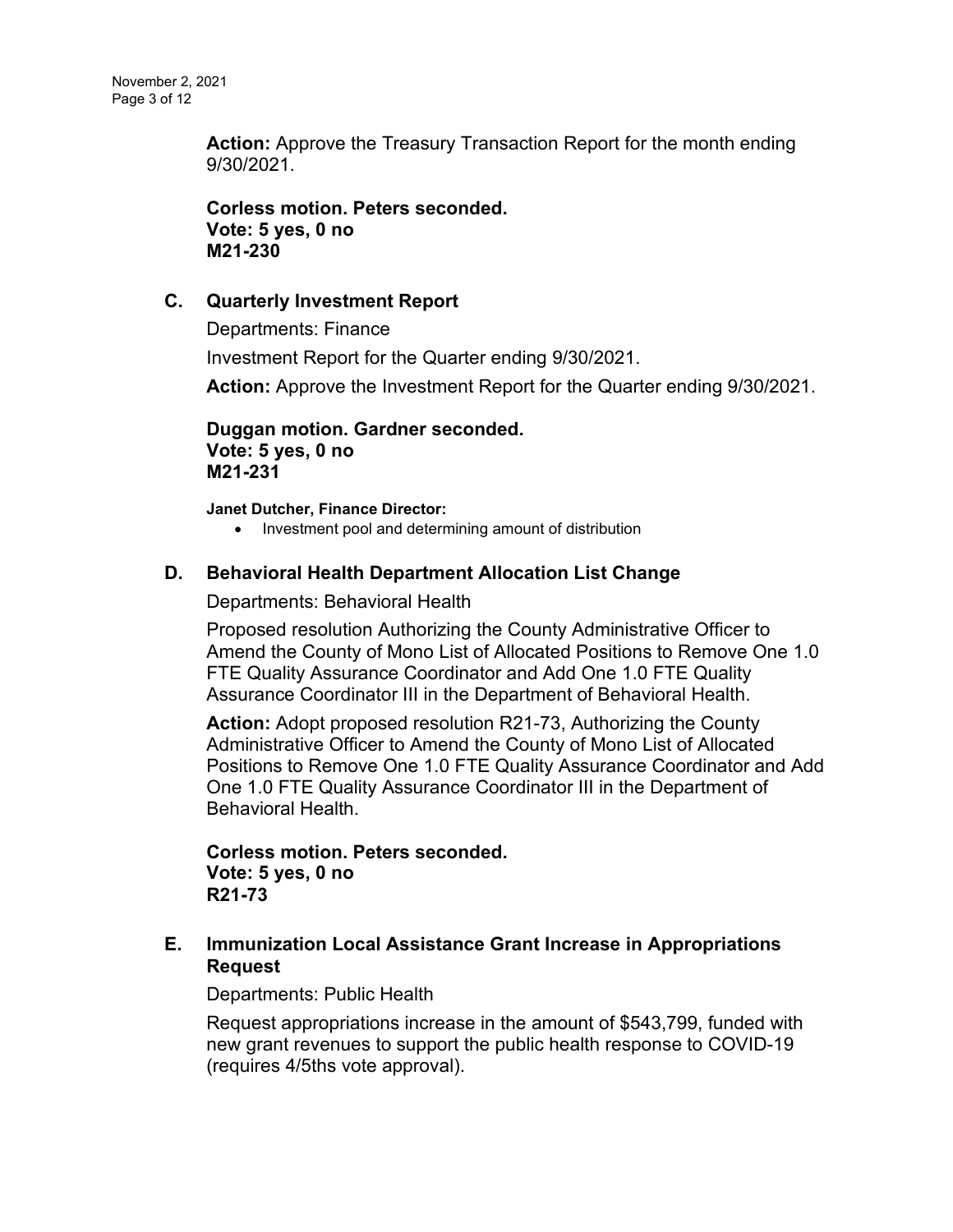**Action:** Approve increasing appropriations in the amount of \$543,799, funded with new grant revenues to support the public health response to COVID-19 (requires 4/5ths vote approval).

**Kreitz motion. Duggan seconded. Vote: 5 yes, 0 no M21-232**

**Bryan Wheeler, Public Health Director:**

- Money added on to normal IZ Grant for COVID activities
- Increased vaccination outreach activities, advertisement, etc
- Rolled over for several years
- **F. [Southern Mono Healthcare District Agreement for Inmate Medical](https://agenda.mono.ca.gov/AgendaWeb/CoverSheet.aspx?ItemID=13679&MeetingID=806)  [Services](https://agenda.mono.ca.gov/AgendaWeb/CoverSheet.aspx?ItemID=13679&MeetingID=806)**

## Departments: Sheriff

Agreement between the Mono County Sheriff's Department and the Southern Mono Healthcare District for Inmate Medical Services. The agreement establishes description of services by the District, obligations for inmate security, compensation, and fees.

**Action:** Approve County entry into proposed contract and authorize Chair execute said contract on behalf of the County.

**Corless motion. Peters seconded. Vote: 5 yes, 0 no M21-233**

# **6. CORRESPONDENCE RECEIVED**

Direction may be given to staff regarding, and/or the Board may discuss, any item of correspondence listed on the agenda.

*The Board acknowledged receipt of the correspondence.*

# **A. [National Association of Counties' \(NACo\) 2021-2022 Committee](https://agenda.mono.ca.gov/AgendaWeb/CoverSheet.aspx?ItemID=13714&MeetingID=806)  [Appointments](https://agenda.mono.ca.gov/AgendaWeb/CoverSheet.aspx?ItemID=13714&MeetingID=806)**

Letters from National Association of Counties (NACo) to Board of Supervisors regarding appointments as members of the Environment, Energy and Land Use Steering Committee, Community, Economic and Workforce Development Steering Committee, Resilient Counties Advisory Board, Rural Action Caucus (RAC), and Human Services and Education Steering Committee.

# **7. REGULAR AGENDA - MORNING**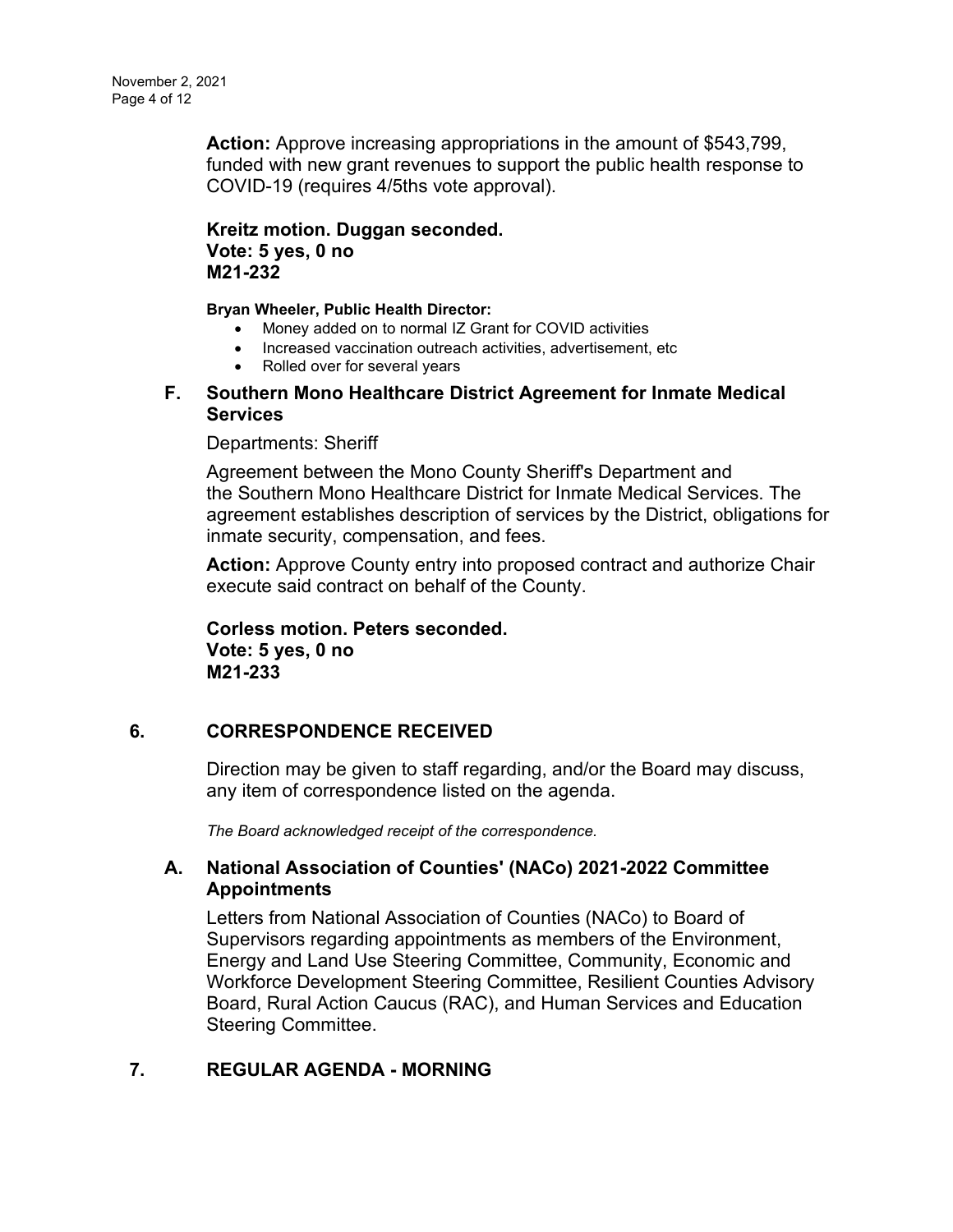# **A. [COVID-19 \(Coronavirus\) Update](https://agenda.mono.ca.gov/AgendaWeb/CoverSheet.aspx?ItemID=13577&MeetingID=806)**

Departments: CAO, Public Health

(Robert C. Lawton, CAO, Bryan Wheeler, Public Health Director) - Update on Countywide response and planning related to the COVID-19 pandemic.

**Action:** None.

### **Bryan Wheeler, Public Health Director**

- PPT presentation (can be found under Supporting Documents on the meeting webpage: https://monocounty.ca.gov/bos/page/board-supervisors-132) – recent metrics, CDPH regional updates, recent Mono County resident death, Mammoth Hospital status, Mono County vaccination rate, data, and zip code, vaccine statewide and local school mandate, boosters, vaccine and testing schedule
- Cases in schools
- RANCHO (Rural Association of Northern County Health Officers) Mono County

#### **Supervisor Corless:**

• Helping our employees understand the differing policies regarding vaccinations

### **Chair Kreitz:**

• Suggest moving weekly COVID-19 Update to monthly

#### **Supervisor Gardner:**

• Would like to see data on a weekly basis

#### **Supervisor Corless:**

• Agree with Supervisor Gardner that it's important to see the numbers and receive a brief update weekly

# **B. [Office of Emergency Services](https://agenda.mono.ca.gov/AgendaWeb/CoverSheet.aspx?ItemID=13729&MeetingID=806)**

Departments: County Administrative Officer

(Robert C. Lawton, County Administrative Officer) - Provide direction to staff regarding establishment of full time Emergency Operations Manager and Emergency Operations Planner positions and migration of Emergency Operations responsibilities from the Sheriff's Office to the County Administrator's Office.

**Action:** 1) Adopt proposed Resolution R21-74 authorizing the County Administrative Officer to amend the County of Mono Position Allocation List, adding 1.0 FTE Emergency Operations Manager, and 1.0 FTE Emergency Operations Planner.

2) Direct staff to prepare for Board consideration amendments to Mono County Code Chapter 2.60 – EMERGENCY SERVICES which would move the Office of Emergency Services (OES) from within the Mono County Sheriff's Office to within the County Administrative Office.

3) Direct staff to work with the Sheriff's Office in developing an implementation and transition plan for the realignment of OES responsibilities.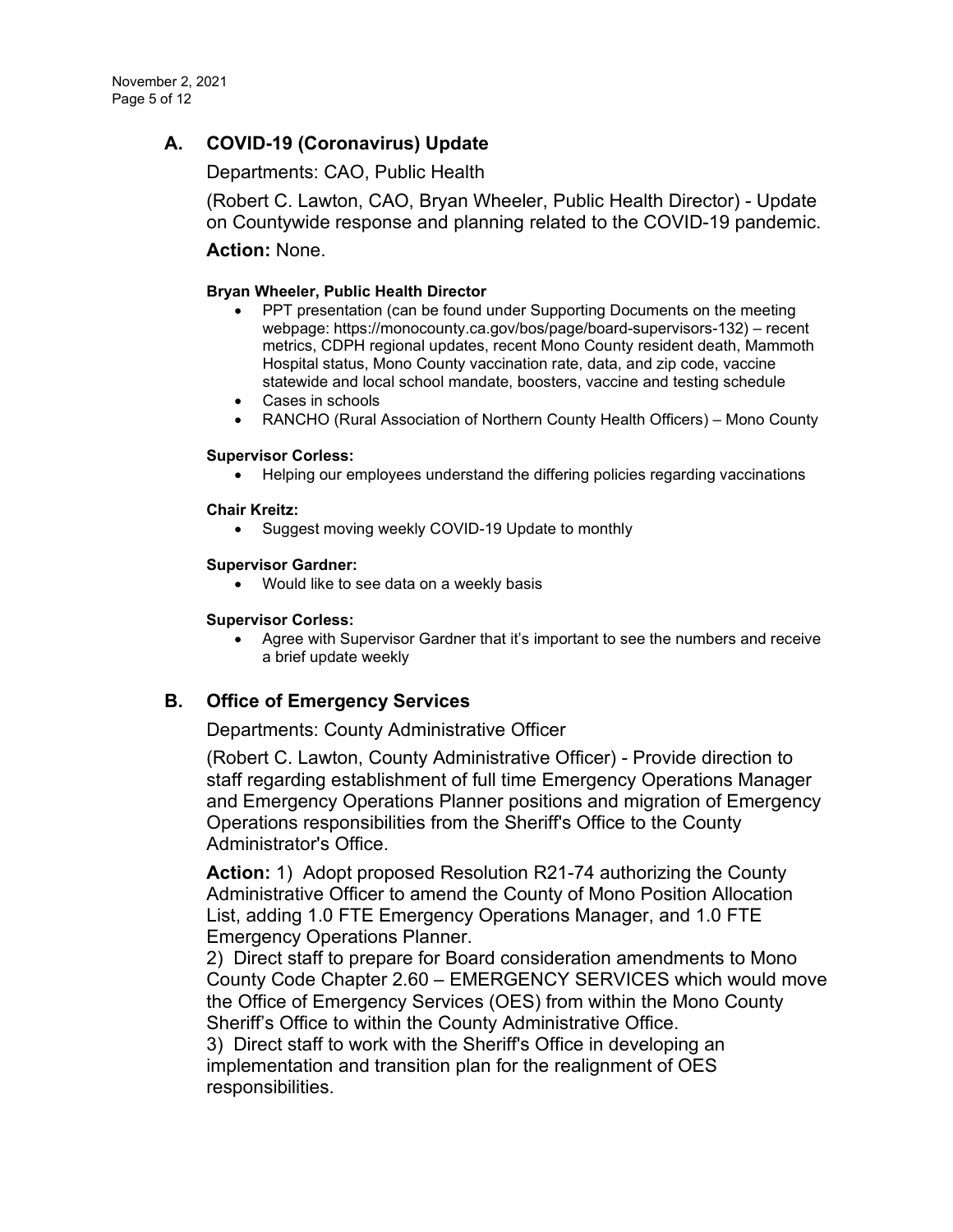4) Direct the County Administrator to procure resources for a coordinated review of Mono County policies, procedures and local ordinances related to Emergency Services with findings and recommendations to be presented to the Disaster Council and Board of Supervisors.

5) Direct staff to return to the Board with a detailed financing plan for the Office and positions prior to submission of the Mid Year Budget.

## **Peters motion. Gardner seconded.**

**Vote: 4 yes, 1 no R21-74, M21-234**

Roll Call: Corless: Y Duggan: Y Gardner: Y Kreitz: N Peters: Y

### **Bob Lawton, CAO:**

• Reviewed recommended actions

### **Chair Kreitz:**

- Concerns with starting off with two positions and using one-time ARPA funds
- Support the Emergency Operations Department, but cannot support adding two positions right away

*Break: 10:54 AM Reconvened: 11:02 AM*

# **C. [Second Amendment to Agreement with Municipal Resources Group](https://agenda.mono.ca.gov/AgendaWeb/CoverSheet.aspx?ItemID=13709&MeetingID=806)  [\(MRG\)](https://agenda.mono.ca.gov/AgendaWeb/CoverSheet.aspx?ItemID=13709&MeetingID=806)**

Departments: CAO

(Robert C. Lawton, CAO) - Proposed second amendment to contract with Municipal Resources Group (MRG) to authorize the provision of services in support of the County's human resources division.

**Action:** Approve County entry into proposed contract and authorize the County Administrative Officer to execute said contract on behalf of the County.

**Peters motion. Gardner seconded. Vote: 5 yes, 0 no M21-235**

### **Bob Lawton, CAO:**

- Provided background on work with MRG
- Capacity in Human Resources department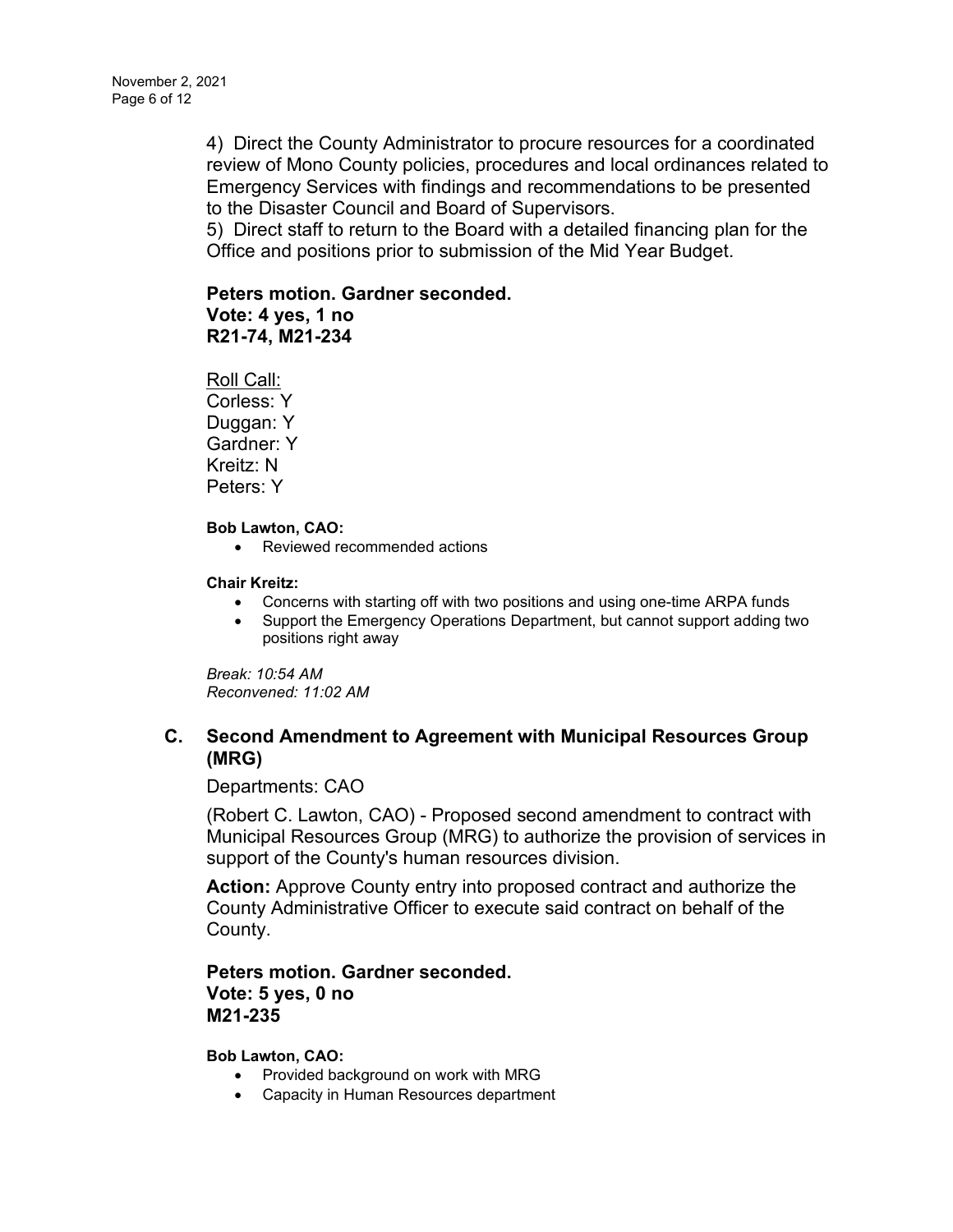# **D. [Resolution Authorizing Virtual Meetings under AB 361](https://agenda.mono.ca.gov/AgendaWeb/CoverSheet.aspx?ItemID=13663&MeetingID=806)**

Departments: County Counsel

(Stacey Simon, County Counsel) - Proposed resolution authorizing remote teleconference meetings for the period of November 2, 2021 through December 2, 2021, pursuant to AB 361.

**Action:** Adopt proposed resolution R21-75, authorizing remote teleconference meetings for the period of November 2, 2021 through December 2, 2021, pursuant to AB 361.

**Corless motion. Gardner seconded. Vote: 5 yes, 0 no R21-75**

**Stacey Simon, County Counsel:**

• Presented item

## **E. [Broadband Service Quality and Customer Service](https://agenda.mono.ca.gov/AgendaWeb/CoverSheet.aspx?ItemID=13720&MeetingID=806)**

Departments: County Counsel

(Stacey Simon, County Counsel) - Joint Representation and Cooperation Agreement with Inyo, Placer, and Nevada Counties, and the Towns of Mammoth Lakes and Truckee to engage in cooperative efforts to improve the customer service and service quality standards for voice over internet protocol (VOIP) and broadband services, and related legal representation agreement.

**Action:** Approve County entry into proposed contracts and authorize the County Counsel to execute said contracts on behalf of the County.

**Duggan motion. Peters seconded. Vote: 5 yes, 0 no M21-236**

### **Stacey Simon, County Counsel:**

- Presented item
- County has been pushing on as many fronts as possible to try to move and get some positive results for our broadband and internet users – various fronts include working with existing providers to encourage improvement of their service, work to attract new providers, work to bring funding and resources to support public and private systems, legal/political advocacy

# **8. OPPORTUNITY FOR THE PUBLIC TO ADDRESS THE BOARD**

None.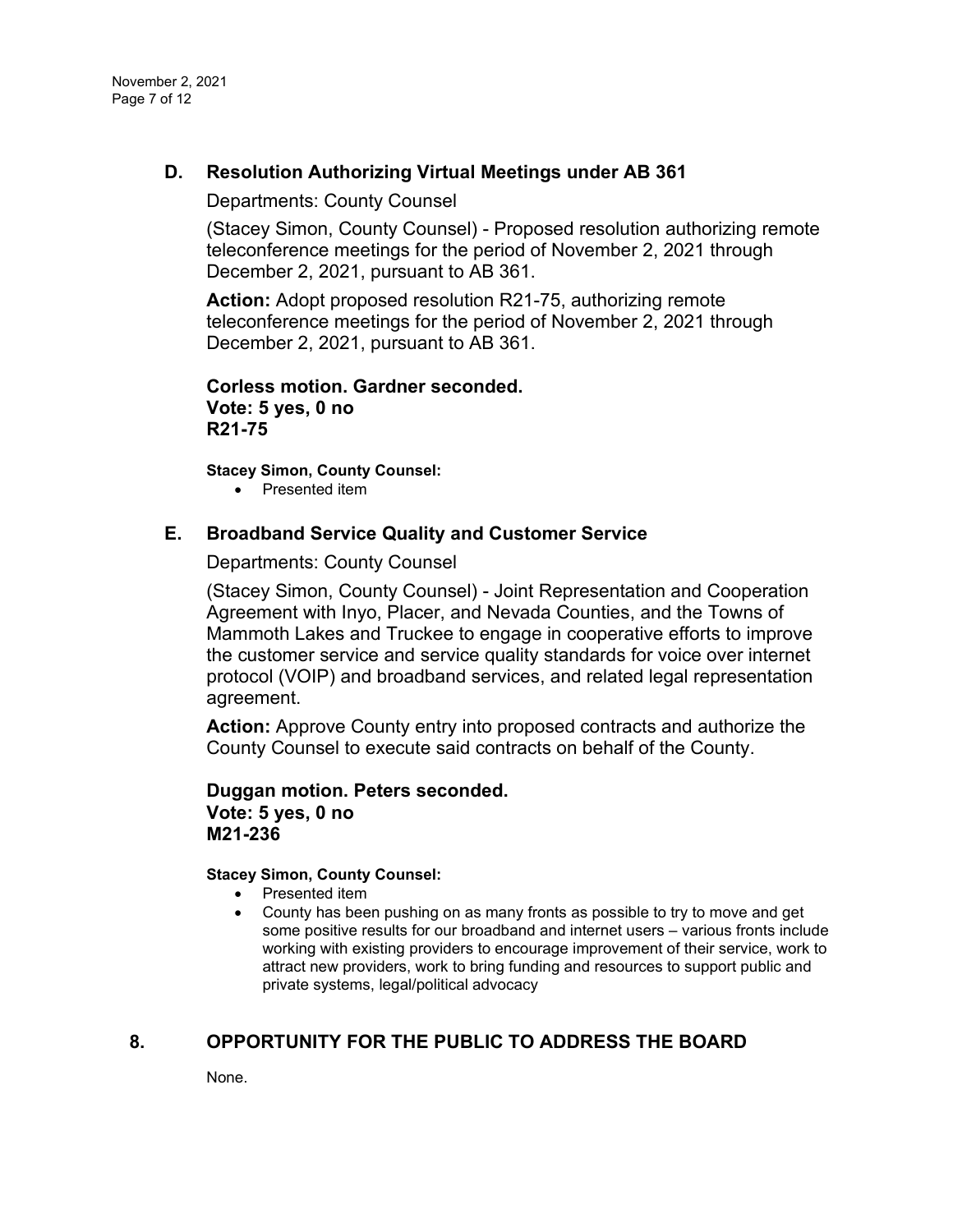November 2, 2021 Page 8 of 12

Moved to Item 12.

## **9. CLOSED SESSION**

*Closed Session: 11:51 PM* 

*Reconvened: 1:01 PM*

No action to report out of Closed Session.

## **A. Closed Session - [Labor Negotiations](https://agenda.mono.ca.gov/AgendaWeb/CoverSheet.aspx?ItemID=13579&MeetingID=806)**

CONFERENCE WITH LABOR NEGOTIATORS. Government Code Section 54957.6. Agency designated representative(s): Bob Lawton, Stacey Simon, Janet Dutcher, Anne Frievalt, and Ryan Roe. Employee Organization(s): Mono County Sheriff's Officers Association (aka Deputy Sheriff's Association), Local 39 - majority representative of Mono County Public Employees (MCPE) and Deputy Probation Officers Unit (DPOU), Mono County Paramedic Rescue Association (PARA), Mono County Public Safety Officers Association (PSO). Unrepresented employees: All.

## **THE AFTERNOON SESSION WILL RECONVENE NO EARLIER THAN 1:00 P.M.**

# **10. OPPORTUNITY FOR THE PUBLIC TO ADDRESS THE BOARD**

None.

## **11. REGULAR AGENDA - AFTERNOON**

## **A. [PUBLIC HEARING: Redistricting Second Review of Alternative Maps](https://agenda.mono.ca.gov/AgendaWeb/CoverSheet.aspx?ItemID=13628&MeetingID=806)**

## Departments: Board of Supervisors

(Robert C. Lawton, CAO, Nate Greenberg, IT Director) - The primary goal of this Public Hearing will be to review proposals submitted to date and look for 'themes' which logically group proposals into categories making it easier to interpret alternatives for the new districts.

## **Action:** None.

*Public Hearing Opened: 1:04 PM*

### **Bob Lawton, CAO:**

- Introduced item
- New web mapping application called a Story Map
- Reviewed timeline

### **Nate Greenberg, IT Director:**

• Walked Board and public through each of the proposals that have been submitted to date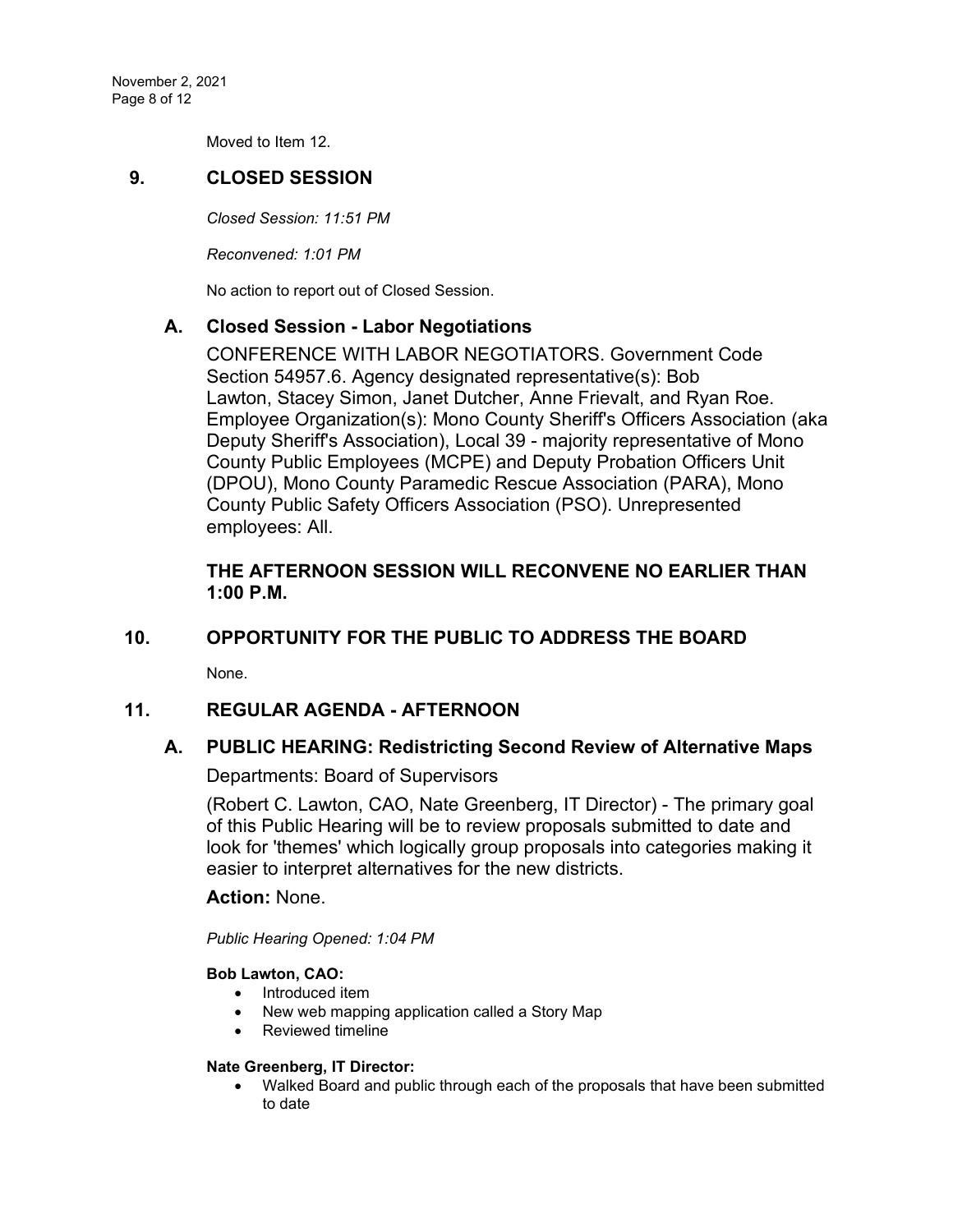#### **Public Comment:**

• Dave Marquart – splitting Mono Basin

*Public Hearing Closed: 2:37 PM*

# **B. [Ordinance Rescinding Chapter 2.08 of the Mono County Code](https://agenda.mono.ca.gov/AgendaWeb/CoverSheet.aspx?ItemID=13716&MeetingID=806)  [Pertaining to Supervisorial Districts](https://agenda.mono.ca.gov/AgendaWeb/CoverSheet.aspx?ItemID=13716&MeetingID=806)**

Departments: County Counsel

(Christian Milovich, Assistant County Counsel) - Proposed ordinance rescinding Chapter 2.08 of the Mono County Code pertaining to supervisorial districts in anticipation and preparation of the adoption of new supervisorial district boundaries pursuant to Elections Code section 21500. Rescission of the current boundaries will not occur until the date the Board adopts the final boundary map.

**Action:** Introduce, read title, and waive further reading of proposed ordinance.

## **Corless motion. Peters seconded. Vote: 5 yes, 0 no M21-237**

**Stacey Simon, County Counsel:**

• Presented item

Moved to Item 9.

# **12. BOARD MEMBER REPORTS**

#### **Supervisor Corless:**

- Thank you to everyone who reached out with condolences, support, and understanding over the last two weeks.
- 10/28 Collaborative Planning Team
- Updates from state and federal land/wildlife management agencies including Bureau of Land Management, CA Dept of Fish and Wildlife, Caltrans, Devils Postpile NM, DWP, Humboldt-Toiyabe National Forest, Inyo National Forest,
- Bishop Field Office Director Steve Nelson is retiring--request to invite him to a meeting to honor his work; HT--staff changes, Nov 1 Christmas tree permits; CDFW--hot creek hatchery disease outbreak, staff updates; USFWS "dessication" issues in Fish Slough and impacts; Caltrans--WCB invited submission of a full grant proposal for the Mammoth 395 Wildlife Crossing project, requesting a letter of support, will be on our agenda Nov 16.
- 10/29 ESCOG-- discussion about fund balance/cash flow support for CDFW grant supporting the ESCCRP project, good possibility that RCRC's revolving loan program will be able to assist; there may be requests for county involvement/support in the future.
- 11/1 ESSRP: updates on recreation-focused projects from member agencies, including the Sustainable Tourism and Recreation Initiative.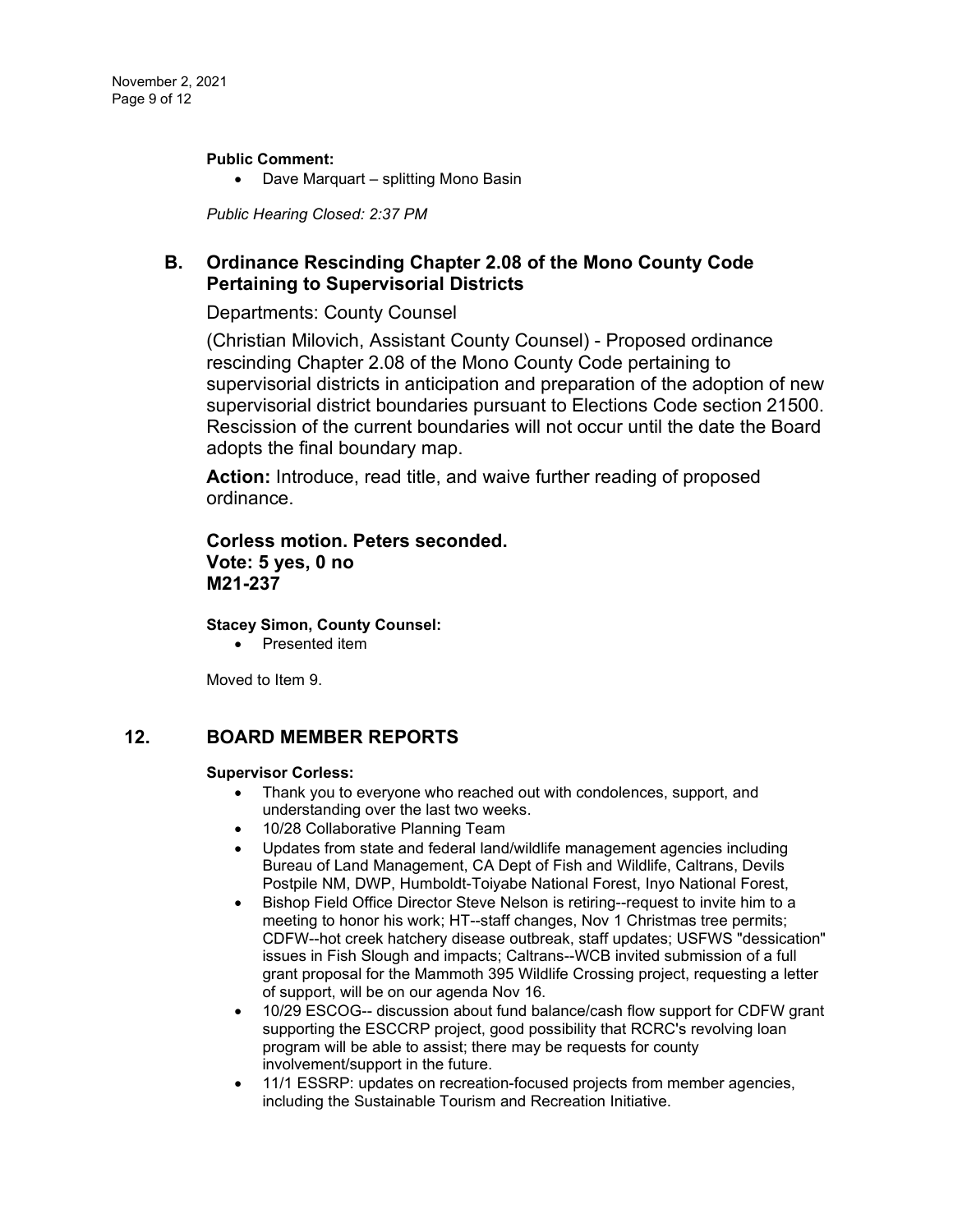### **Supervisor Duggan:**

- $10/20/21$ 
	- o I attended the TGWA Special Meeting in conjunction with a presentation from OVGA Executive Director Aaron Steinwand on the draft GSP currently under public review. This was the last in a series of public outreach meetings to present the plan and gather stakeholder feedback before the adoption by the OVGA board. About 25 people attended in Benton and expressed various concerns.
- 10/26/21
	- o I attended the Economic Development, Tourism, & Film Commission meeting. There was a recap of third quarter events and local tourism. One area of concern was the changes proposed for film permitting on Forest Service lands. The change to a 30-day permit processing window would effectively end commercial filming in the Eastern Sierra, as these productions have much shorter lead times. The Economic Development team have options they plan to present to local officials and will bring the issue forward to the Board if more action is needed.
	- o I attended the NACo Update on the ARPA Fiscal Recovery Fund I participated in two calls regarding funding opportunities for the upcoming S.3011 bill before the House of Representatives, which will provide new, broad flexibilities on the allowable uses of ARP funds.
	- I attended the CSA1 meeting I attended the Community Service Area meeting. There was continued discussion about local activities (Crowley Community Tree Lighting is scheduled for 12/5, weather permitting.) I presented options for replacement of damaged mailbox banks that are on County easements and look forward to the CSA1's recommendation to the Board.
- 10/27/21 ESAAA Advisory Council Meeting I attended the quarterly meeting for the Eastern Sierra Area Agency on Aging. We reviewed the upcoming budget for services in Inyo and Mono Counties, and the growing need for more elder care services. With the closing of Sterling Heights Care Center, the two remaining facilities have struggled with COVID-19 outbreaks and staff shortages. There has been a 31% increase over last year in complaints related to elder care. Funding has decreased slightly but financial resources are still available while acquiring workers and volunteers remain the biggest challenge. The position for meals assistance in Benton/TriValley has been filled.
- 10/29/21 California Water Commission Groundwater Trading Safeguards for Vulnerable Water Users - I participated in the workshop that included members of the CWC, stakeholders, elected officials and water management districts to discuss options and regulations for GSA's exploring trading rights. Many questions and ideas were circulated in presentations and breakout sessions. Key points were trust, oversight boundaries, and local control. A district that is not participating in GW trading can be affected by an adjacent area that does trade or sell water credits. It will be interesting to follow the developments of this proposed program.
- 10/30/21 I participated in the Wheeler Crest Fire Safe Council meeting. My portion of the discussion focused on local road projects, water issues, and redistricting. Heather Stone, who oversees the BLM Fuels Reduction program, gave an informative update on current fuels and vegetation, along with best practices communities can adopt for better fuel management. We got to see the WCFS's new fire engine. This vehicle is being paid for by donations and financing as the district has not been awarded grant funding in several years. This equipment will give access to another 2,000 gallons of water to protect the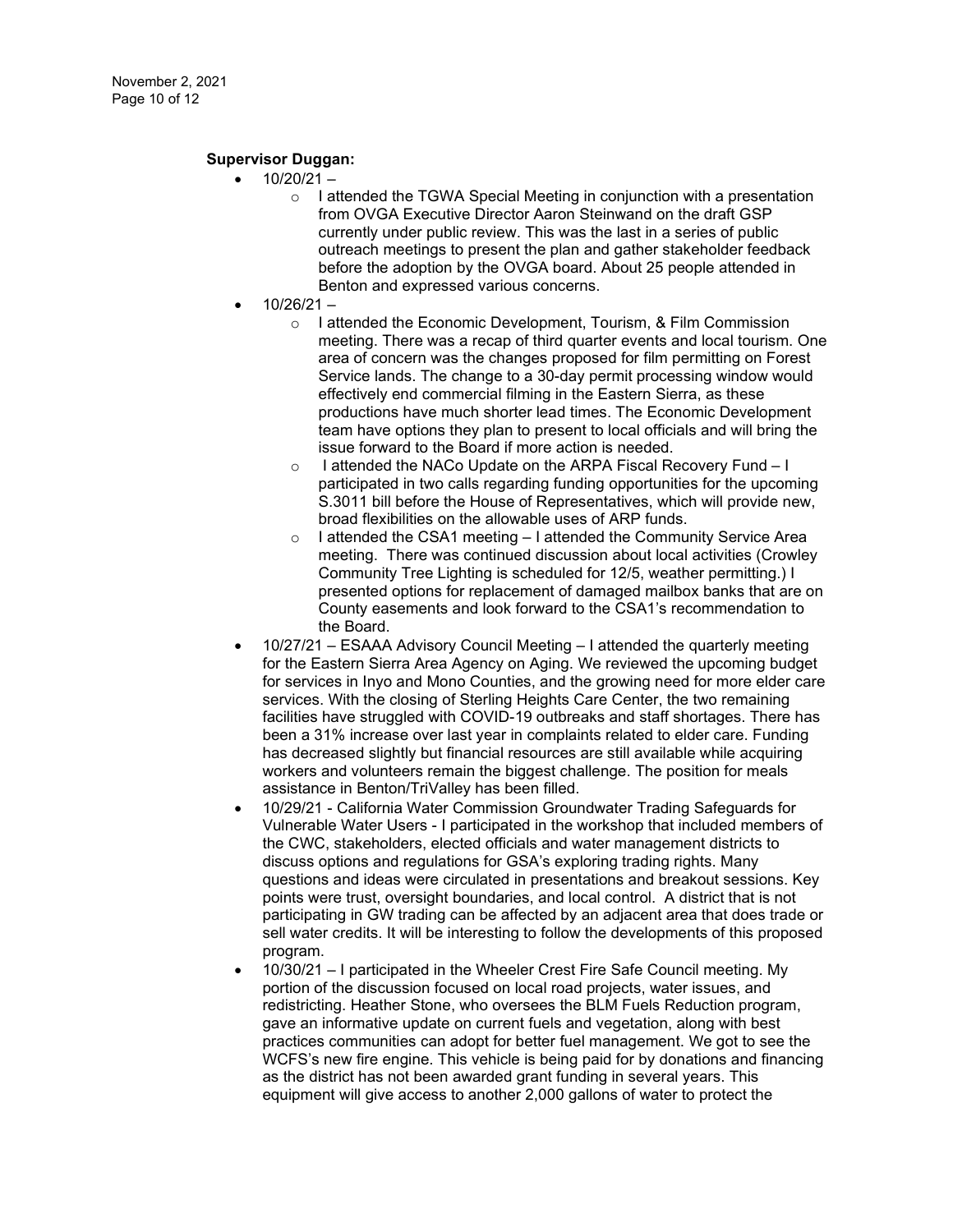community while the existing rig (3,000 gal. capacity) is out on other call. The staff is all volunteer, and the challenge is maintaining enough volunteers to operate the equipment or respond to fire and emergency calls. I also received a follow-up request for the status of the emergency access road in Swall Meadow. I look forward to working with staff on next steps to get this project planned and funded. Transportation and Safety is a vital concern for all districts of the County.

#### **Supervisor Gardner:**

- On Tuesday, Oct. 19 SCE held two virtual meetings to present the process for relicensing their Rush Creek Hydroelectric Dam System. This process will spread out over the next several years and will include several opportunities for public input.
- On Wednesday Oct. 20 I participated in the monthly meeting of the Mono Basin Fire Safe Council. Topics discussed at the meeting included firebreaks in the Mono City area, ideas for next year's activities, and a new banner for the fire truck.
- On Oct 21 I participated in a meeting of the County Justice, Equity, Diversity, and Inclusion Working Group. There was a good discussion about the Implicit Bias training set for next Monday at 3:00PM.
- On Friday Oct. 22 I attended a meeting with Chair Kreitz and other County staff about our Strategic Planning initiative. We are moving forward with public input opportunities this month which will give our residents a chance to provide their input as to what the County's priorities should be.
- On Tuesday Oct. 26 I participated in a meeting of the Mono Basin Partners. We had a report on visitation this past summer at the various Mono Basin facilities and got updates from each partner.
- Also, on the 26th in the evening I led with Paul McFarland a discussion on Motorized Recreation in the North Mono Basin. This was in response to concerns about the use of OHV vehicles in that area in the past. We reviewed current laws and regulations, and discussed some actions to work on better use of motorized recreation vehicles, including education and outreach, better signage, and stewardship opportunities.
- On Thursday Oct. 28 I participated with Supervisor Corless in the quarterly meeting of the Collaborative Planning Team. We heard an interesting presentation about the proposed Wildlife Crossing along Rt. 395 near the airport, and had updates from each of the participants.
- Also, on Thursday Oct. 28 I participated in another planning meeting for the Children's Summit next year. The proposed date for this event is July 13, 2022.
- Finally, yesterday I participated with Supervisor Corless in the monthly meeting of the Eastern Sierra Sustainable Recreation Partnership. Topics discussed included the status of the various projects, potential grant opportunities, and updates from each of the partners.

### **Chair Kreitz:**

- On October 20th I attended the Town Council meeting.
- On October 21, I met with Wild Iris Executive Director, Matias Bernal to discuss growing a collaboration of service providers with the long term goal of expanding that into community members that are trusted advisers within their communities.
- October 22, I participated in the MLH standing Access Apartment Committee meeting. MLH staff continues to work on fundraising for the property.
- Later that day, I participated in a Mono County Strategic Plan Update committee meeting. We reviewed the survey which is now live on the County's website.
- Wednesday, October 26th I met with Jane Hatfield to discuss the donut project and forest restoration in general. Later, on Wednesday I attended the special